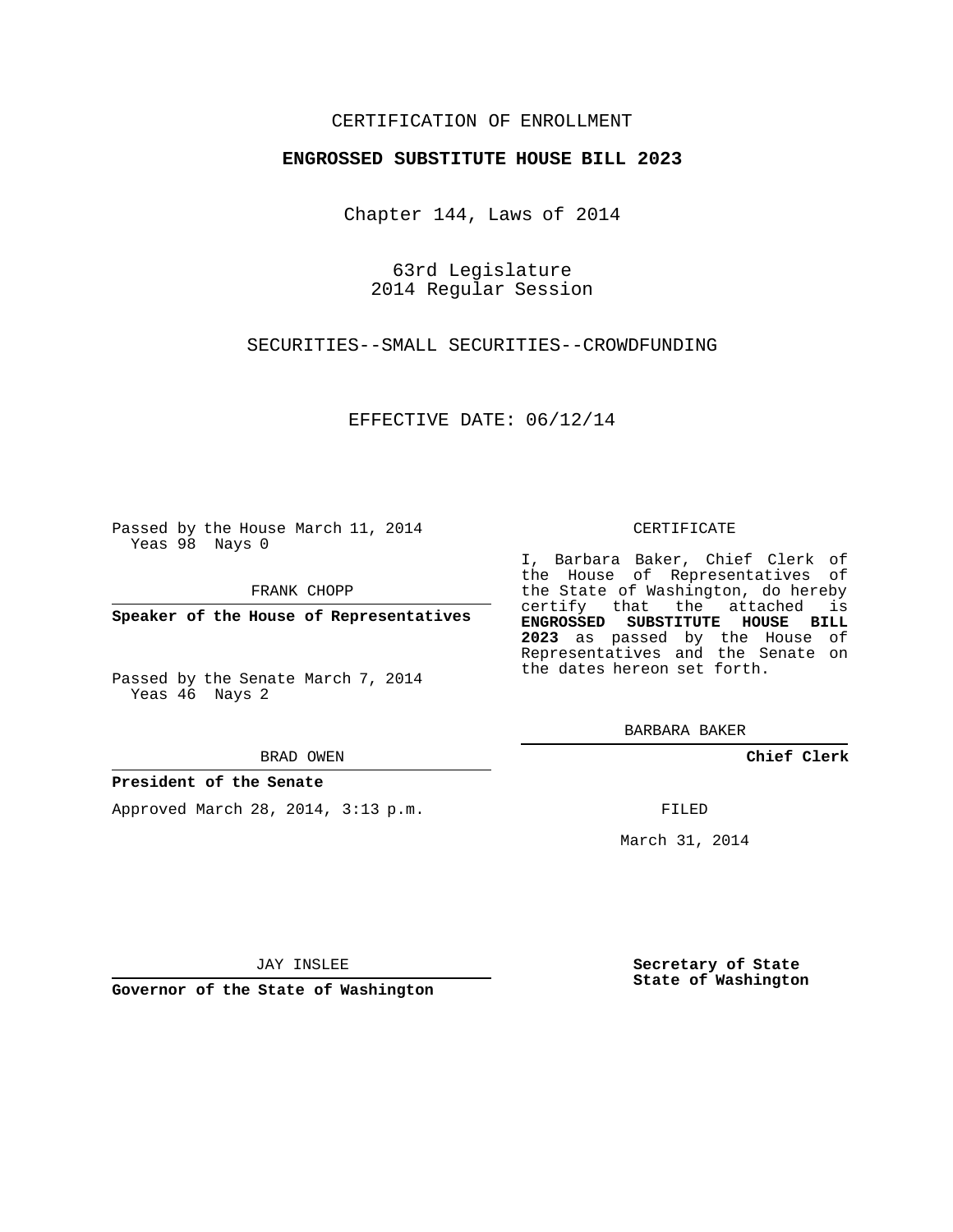## **ENGROSSED SUBSTITUTE HOUSE BILL 2023** \_\_\_\_\_\_\_\_\_\_\_\_\_\_\_\_\_\_\_\_\_\_\_\_\_\_\_\_\_\_\_\_\_\_\_\_\_\_\_\_\_\_\_\_\_

\_\_\_\_\_\_\_\_\_\_\_\_\_\_\_\_\_\_\_\_\_\_\_\_\_\_\_\_\_\_\_\_\_\_\_\_\_\_\_\_\_\_\_\_\_

AS AMENDED BY THE SENATE

Passed Legislature - 2014 Regular Session

**State of Washington 63rd Legislature 2014 Regular Session**

**By** House Business & Financial Services (originally sponsored by Representatives Habib, Ryu, Zeiger, and Maxwell)

READ FIRST TIME 01/27/14.

 AN ACT Relating to allowing crowdfunding for certain small securities offerings; amending RCW 42.56.270; adding new sections to chapter 21.20 RCW; and creating new sections.

BE IT ENACTED BY THE LEGISLATURE OF THE STATE OF WASHINGTON:

 NEW SECTION. **Sec. 1.** This act may be known and cited as the Washington jobs act of 2014.

 NEW SECTION. **Sec. 2.** The legislature finds that start-up companies play a critical role in creating new jobs and revenues. Crowdfunding, or raising money through small contributions from a large number of investors, allows smaller enterprises to access the capital they need to get new businesses off the ground. The legislature further finds that the costs of state securities registration often outweigh the benefits to Washington start-ups seeking to make small securities offerings and that the use of crowdfunding for business financing in Washington is significantly restricted by state securities laws. Helping new businesses access equity crowdfunding within certain boundaries will democratize venture capital and facilitate investment by Washington residents in Washington start-ups while protecting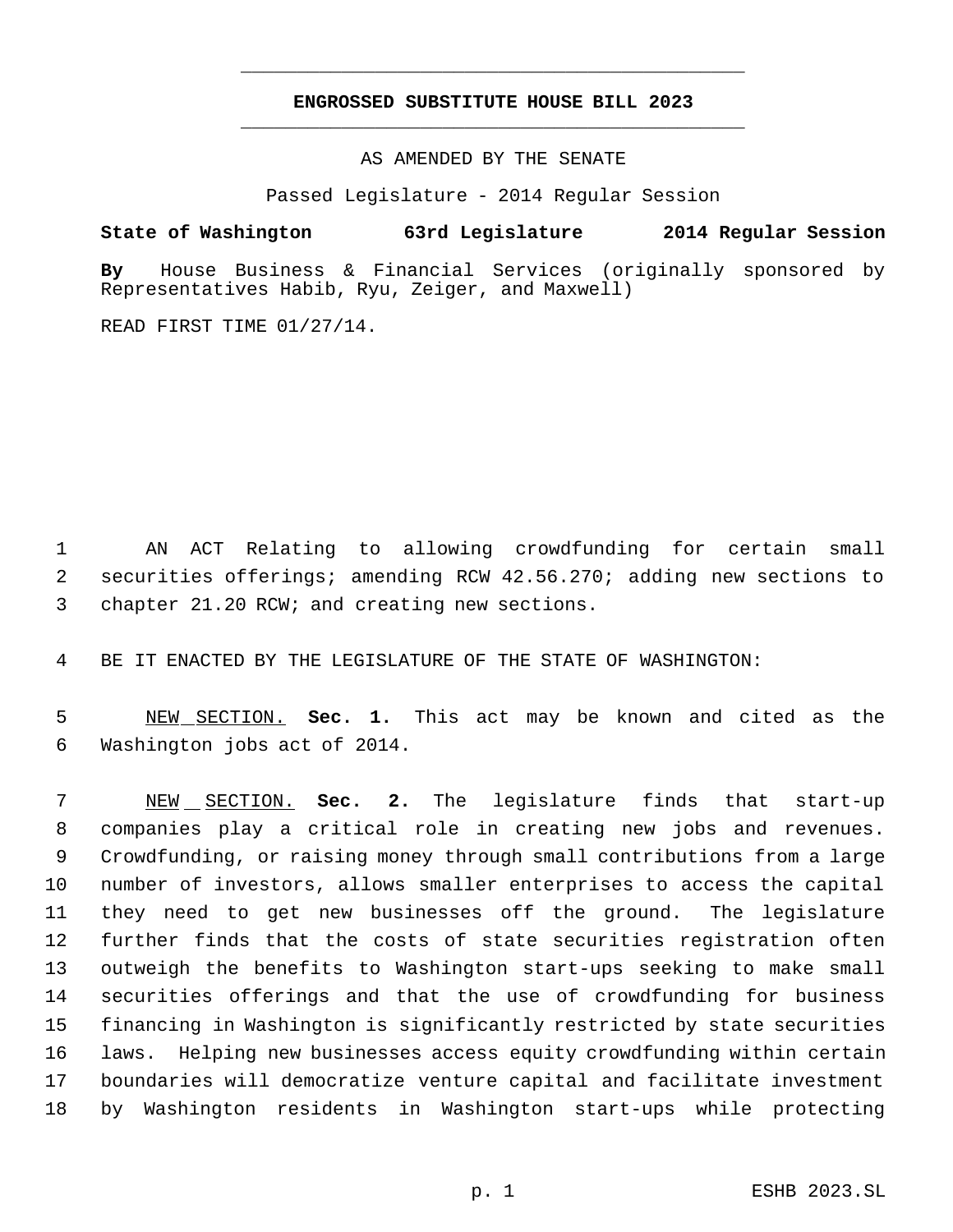consumers and investors. For these reasons, the legislature intends to provide Washington businesses and investors the opportunity to benefit from equity crowdfunding.

 NEW SECTION. **Sec. 3.** A new section is added to chapter 21.20 RCW to read as follows:

 (1) Any offer or sale of a security is exempt from RCW 21.20.040 through 21.20.300 and 21.20.327, except as expressly provided, if:

(a) The offering is first declared exempt by the director after:

(i) The issuer files the offering with the director; or

 (ii) A portal working in collaboration with the director files the offering with the director on behalf of the issuer under section 4 of 12 this act;

 (b) The offering is conducted in accordance with the requirements of section 3(a)(11) of the securities act of 1933 and securities and exchange commission rule 147, 17 C.F.R. Sec. 230.147;

 (c) The issuer is an entity organized and doing business in the state of Washington;

 (d) Each investor provides evidence or certification of residency in the state of Washington at the time of purchase;

 (e) The issuer files with the director an escrow agreement either directly or through a portal providing that all offering proceeds will be released to the issuer only when the aggregate capital raised from all investors equals or exceeds the minimum target offering, as 24 determined by the director;

 (f) The aggregate purchase price of all securities sold by an issuer pursuant to the exemption provided by this section does not exceed one million dollars during any twelve-month period;

 (g) The aggregate amount sold to any investor by one or more issuers during the twelve-month period preceding the date of the sale does not exceed:

 (i) The greater of two thousand dollars or five percent of the annual income or net worth of the investor, as applicable, if either the annual income or the net worth of the investor is less than one hundred thousand dollars; or

 (ii) Ten percent of the annual income or net worth of the investor, as applicable, up to one hundred thousand dollars, if either the annual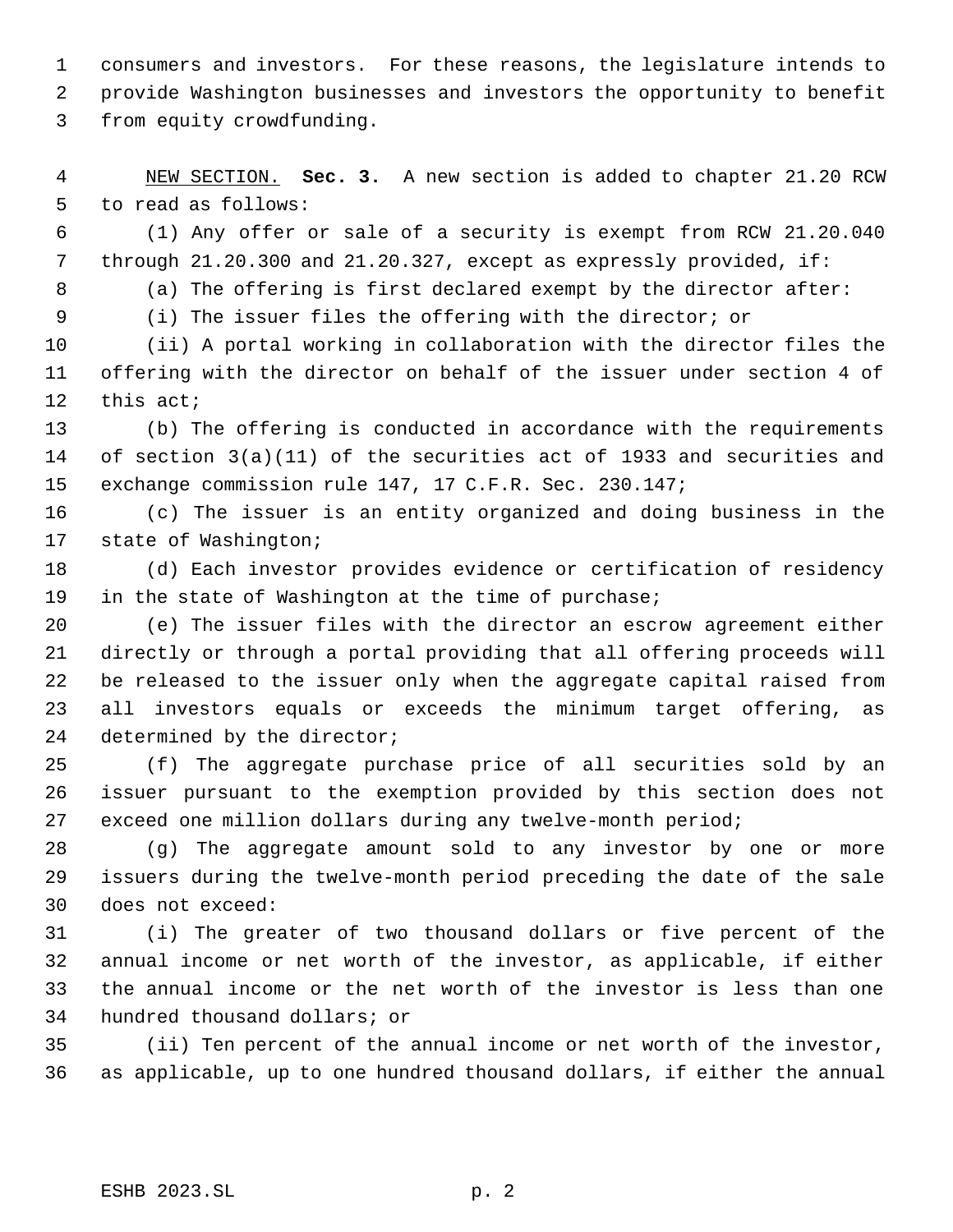income or net worth of the investor is one hundred thousand dollars or more;

 (h) The investor acknowledges by manual or electronic signature the following statement conspicuously presented at the time of sale on a page separate from other information relating to the offering: "I acknowledge that I am investing in a high-risk, speculative business venture, that I may lose all of my investment, and that I can afford 8 the loss of my investment";

 (i) The issuer reasonably believes that all purchasers are purchasing for investment and not for sale in connection with a distribution of the security; and

 (j) The issuer and investor provide any other information reasonably requested by the director.

 (2) Attempted compliance with the exemption provided by this section does not act as an exclusive election. The issuer may claim any other applicable exemption.

 (3) For as long as securities issued under the exemption provided by this section are outstanding, the issuer shall provide a quarterly report to the issuer's shareholders and the director by making such report publicly accessible, free of charge, at the issuer's internet web site address within forty-five days of the end of each fiscal quarter. The report must contain the following information:

 (a) Executive officer and director compensation, including specifically the cash compensation earned by the executive officers and directors since the previous report and on an annual basis, and any bonuses or other compensation, including stock options or other rights to receive equity securities of the issuer or any affiliate of the issuer, received by them; and

 (b) A brief analysis by management of the issuer of the business operations and financial condition of the issuer.

 (4) Securities issued under the exemption provided by this section may not be transferred by the purchaser during a one-year period beginning on the date of purchase, unless the securities are transferred:

- (a) To the issuer of the securities;
- (b) To an accredited investor;
- (c) As part of a registered offering; or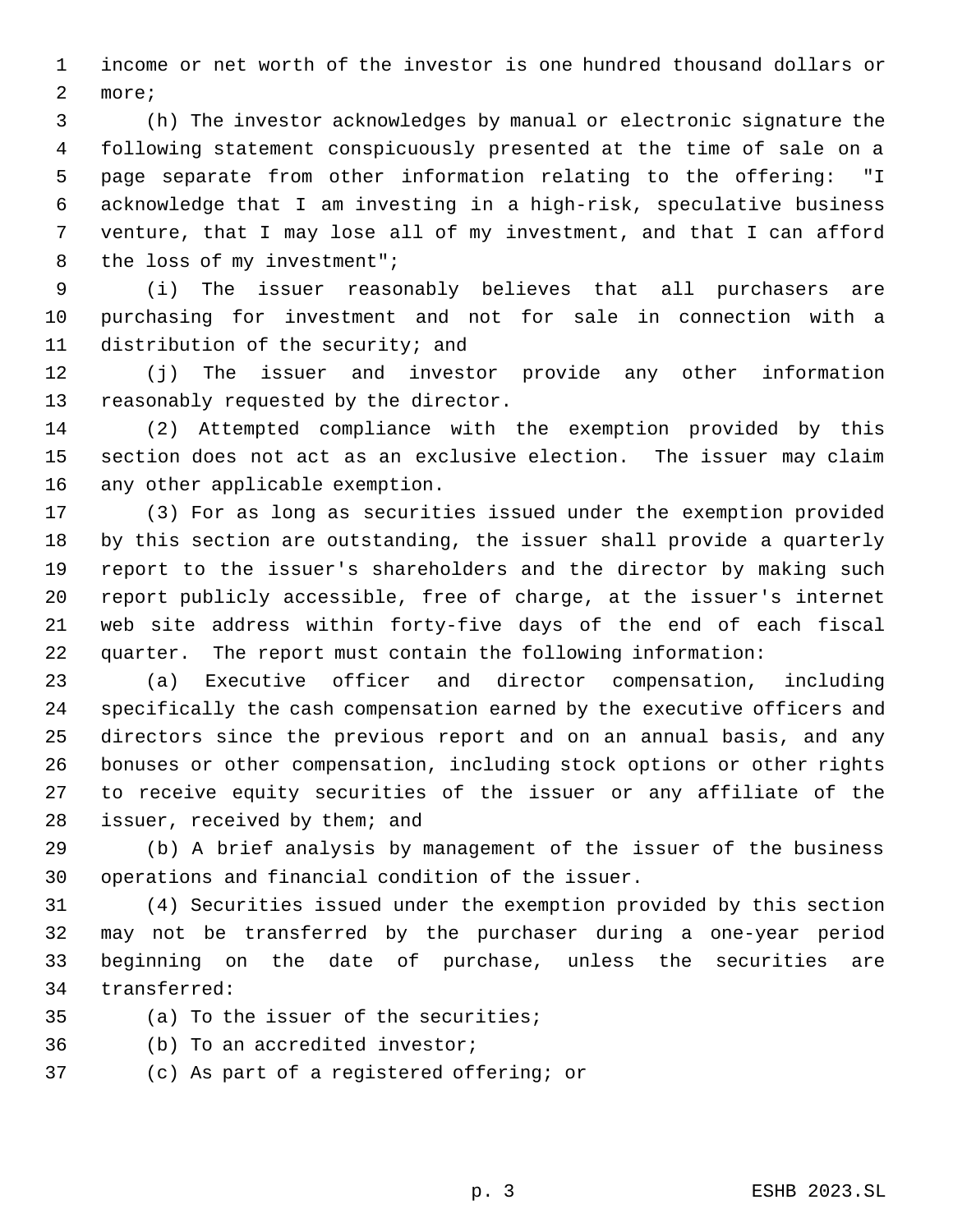(d) To a member of the family of the purchaser or the equivalent, or in connection with the death or divorce or other similar circumstances, in the discretion of the director.

 (5) The director shall adopt disqualification provisions under which this exemption shall not be available to any person or its predecessors, affiliates, officers, directors, underwriters, or other related persons. The provisions shall be substantially similar to the disqualification provisions adopted by the securities and exchange commission pursuant to the requirements of section 401(b)(2) of the Jobs act of 2012 or, if none, as adopted in Rule 506 of Regulation D. Notwithstanding the foregoing, this exemption shall become available on the effective date of this section.

 NEW SECTION. **Sec. 4.** A new section is added to chapter 21.20 RCW to read as follows:

 (1) Only a local associate development organization, as defined in RCW 43.330.010, a port district, or an organization that qualifies as a portal pursuant to regulations promulgated by the director, may work in collaboration with the director to act as a portal under this chapter.

 (2) A portal shall require, at a minimum, the following information from an applicant for exemption prior to offering services to the applicant or forwarding the applicant's materials to the director:

 (a) A description of the issuer, including type of entity, location, and business plan, if any;

 (b) The applicant's intended use of proceeds from an offering under this act;

 (c) Identities of officers, directors, managing members, and ten percent beneficial owners, as applicable;

(d) A description of any outstanding securities; and

 (e) A description of any litigation or legal proceedings involving the applicant, its officers, directors, managing members, or ten percent beneficial owners, as applicable.

 (3) Upon receipt of the information described in subsection (2) of this section, the portal may offer services to the applicant that the portal deems appropriate or necessary to meet the criteria for exemption under sections 3 and 5 of this act. Such services may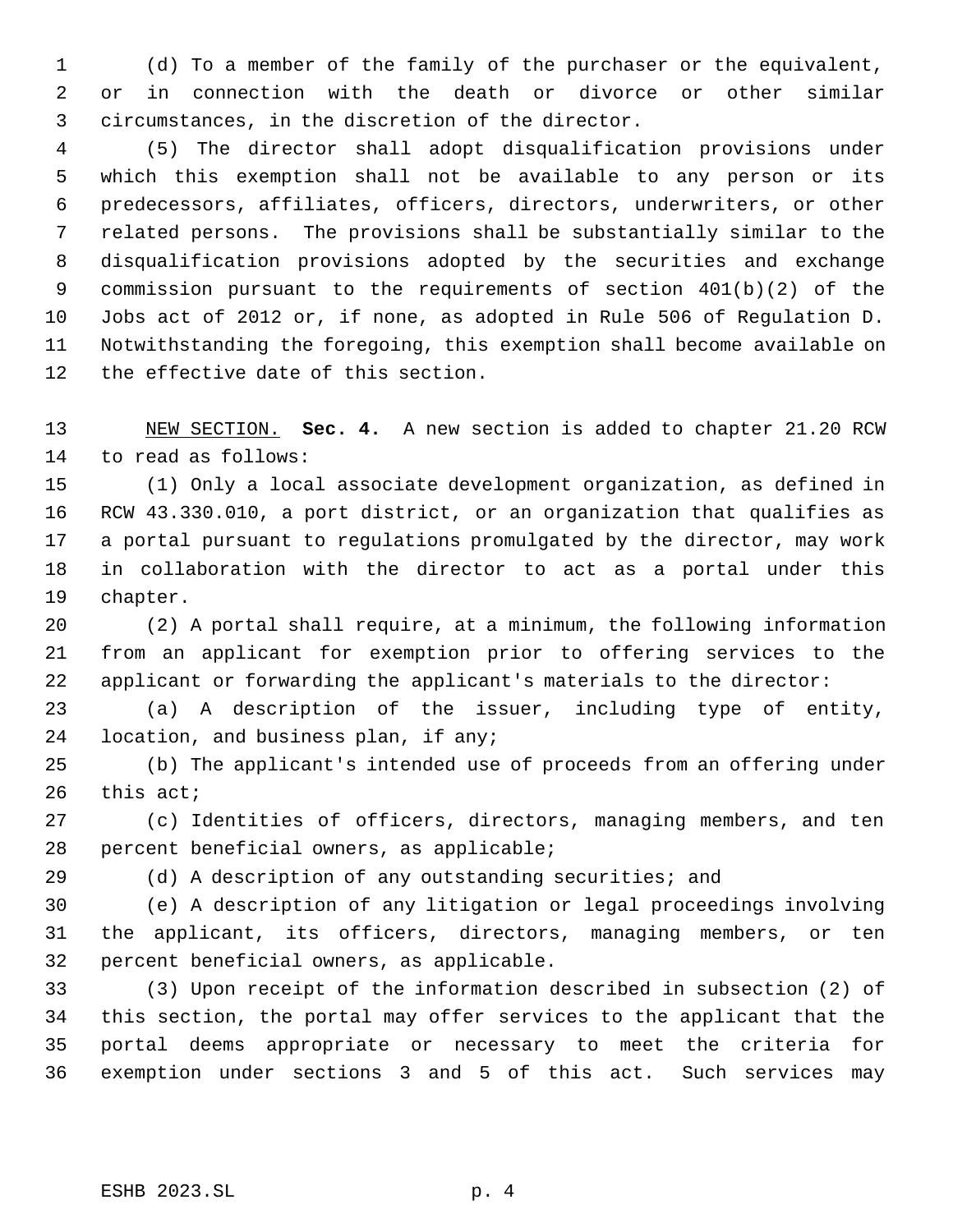include assistance with development of a business plan, referral to legal services, and other technical assistance in preparation for a public securities offering.

 (4) The portal shall forward the materials necessary for the applicant to qualify for exemption to the director for filing when the portal is satisfied that the applicant has assembled the necessary information and materials to meet the criteria for exemption under sections 3 and 5 of this act.

 (5) The portal shall work in collaboration with the director for the purposes of executing the offering upon filing with the director.

 NEW SECTION. **Sec. 5.** A new section is added to chapter 21.20 RCW to read as follows:

 The director must adopt rules to implement sections 2 and 3 of this act subject to RCW 21.20.450 including, but not limited to:

 (1) Adopting rules for filing with the director under sections 3 and 4 of this act by October 1, 2014;

 (2) Establishing filing and transaction fees sufficient to cover the costs of administering this section and sections 2 through 4 of this act by January 1, 2015; and

 (3) Adopting any other rules to implement sections 3 and 4 of this act by April 1, 2015.

 The director shall take steps and adopt rules to implement this section by the dates specified in this section.

 **Sec. 6.** RCW 42.56.270 and 2013 c 305 s 14 are each amended to read as follows:

 The following financial, commercial, and proprietary information is exempt from disclosure under this chapter:

 (1) Valuable formulae, designs, drawings, computer source code or object code, and research data obtained by any agency within five years of the request for disclosure when disclosure would produce private gain and public loss;

 (2) Financial information supplied by or on behalf of a person, firm, or corporation for the purpose of qualifying to submit a bid or proposal for (a) a ferry system construction or repair contract as required by RCW 47.60.680 through 47.60.750 or (b) highway construction or improvement as required by RCW 47.28.070;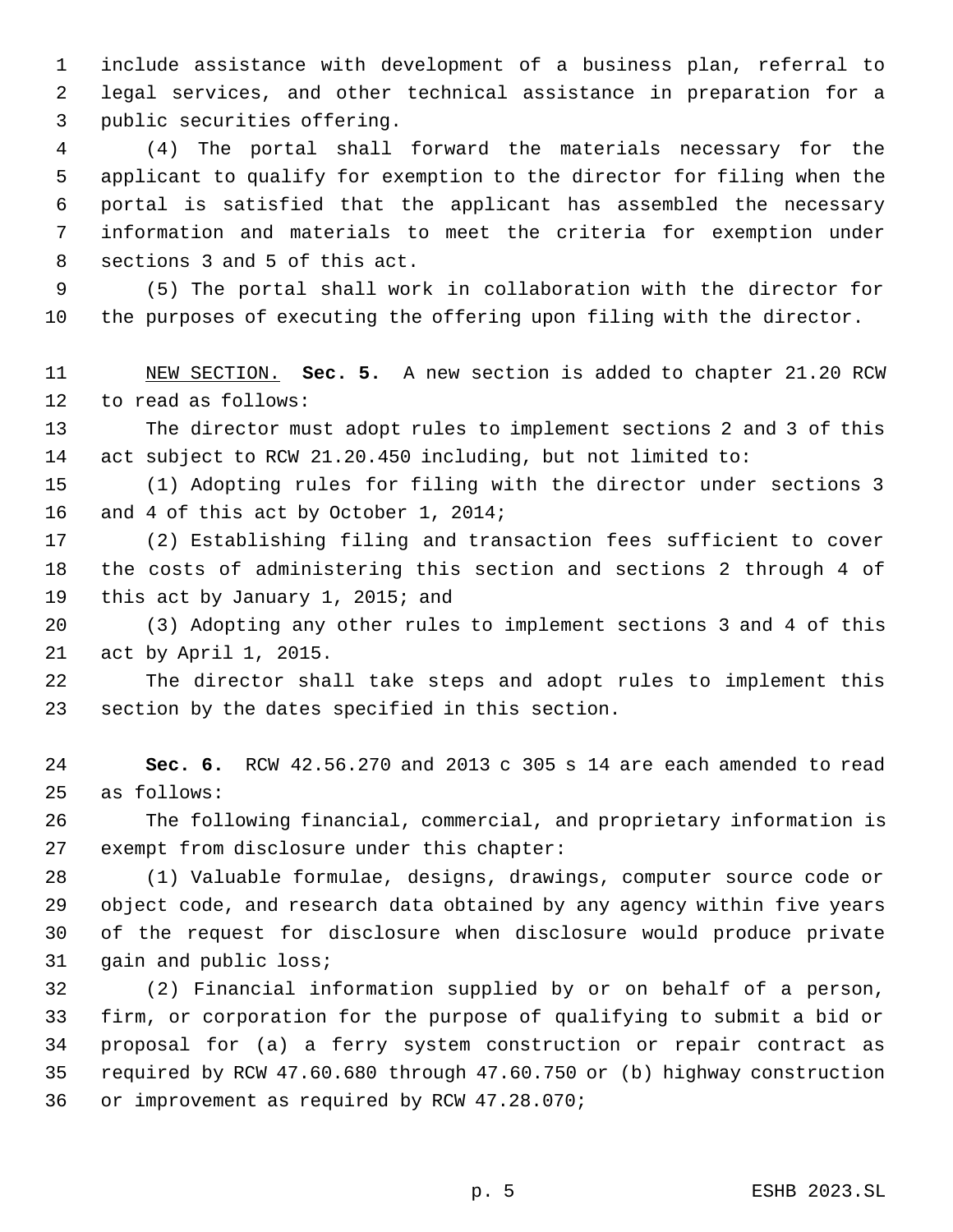(3) Financial and commercial information and records supplied by private persons pertaining to export services provided under chapters 43.163 and 53.31 RCW, and by persons pertaining to export projects under RCW 43.23.035;

 (4) Financial and commercial information and records supplied by businesses or individuals during application for loans or program services provided by chapters 43.325, 43.163, 43.160, 43.330, and 43.168 RCW, or during application for economic development loans or program services provided by any local agency;

 (5) Financial information, business plans, examination reports, and any information produced or obtained in evaluating or examining a business and industrial development corporation organized or seeking certification under chapter 31.24 RCW;

 (6) Financial and commercial information supplied to the state investment board by any person when the information relates to the investment of public trust or retirement funds and when disclosure would result in loss to such funds or in private loss to the providers of this information;

(7) Financial and valuable trade information under RCW 51.36.120;

 (8) Financial, commercial, operations, and technical and research information and data submitted to or obtained by the clean Washington center in applications for, or delivery of, program services under chapter 70.95H RCW;

 (9) Financial and commercial information requested by the public stadium authority from any person or organization that leases or uses the stadium and exhibition center as defined in RCW 36.102.010;

 (10)(a) Financial information, including but not limited to account numbers and values, and other identification numbers supplied by or on behalf of a person, firm, corporation, limited liability company, partnership, or other entity related to an application for a horse racing license submitted pursuant to RCW 67.16.260(1)(b), liquor license, gambling license, or lottery retail license;

 (b) Internal control documents, independent auditors' reports and financial statements, and supporting documents: (i) Of house-banked social card game licensees required by the gambling commission pursuant to rules adopted under chapter 9.46 RCW; or (ii) submitted by tribes with an approved tribal/state compact for class III gaming;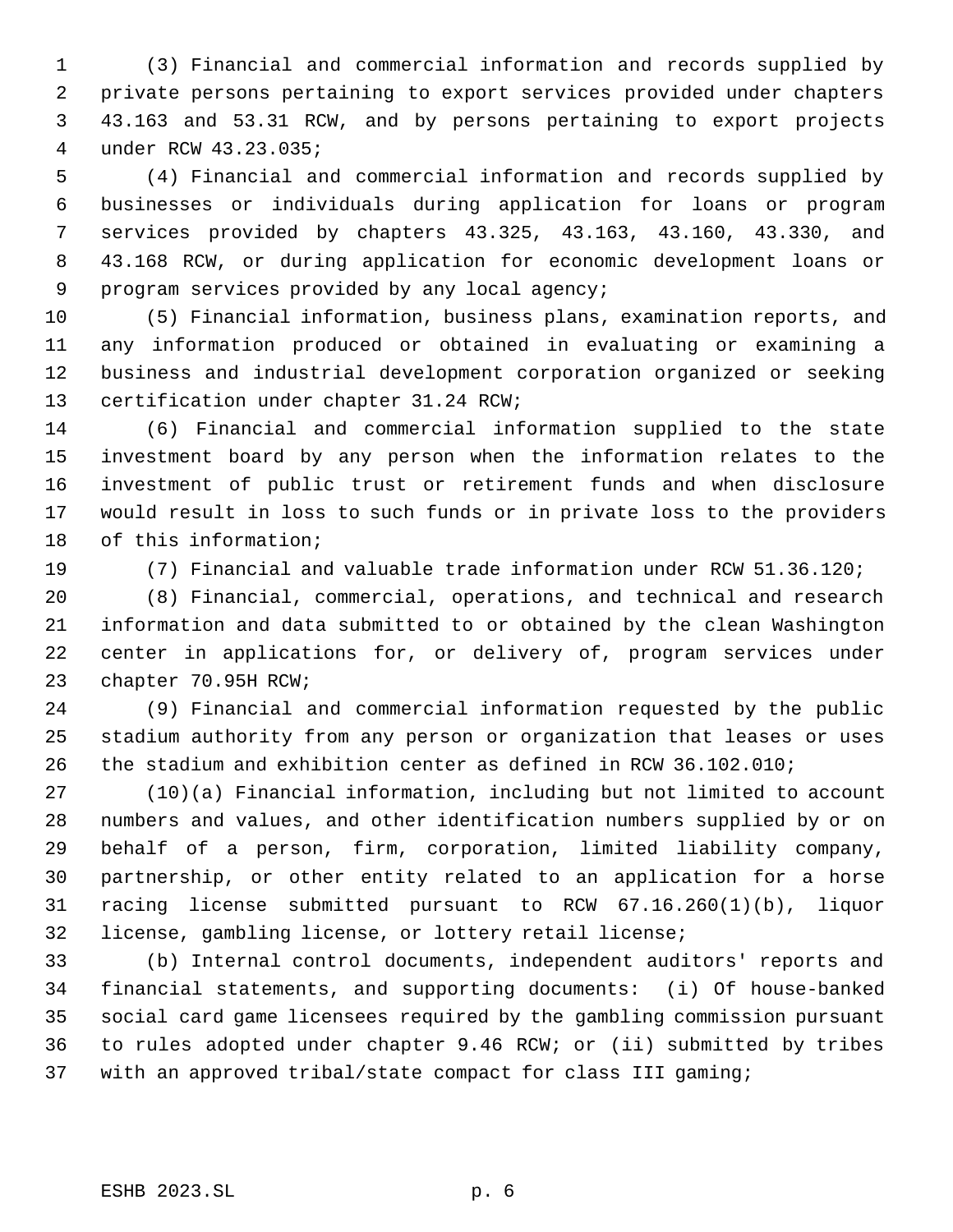(11) Proprietary data, trade secrets, or other information that relates to: (a) A vendor's unique methods of conducting business; (b) data unique to the product or services of the vendor; or (c) determining prices or rates to be charged for services, submitted by any vendor to the department of social and health services for purposes of the development, acquisition, or implementation of state purchased 7 health care as defined in RCW 41.05.011;

 (12)(a) When supplied to and in the records of the department of commerce:

 (i) Financial and proprietary information collected from any person and provided to the department of commerce pursuant to RCW 43.330.050(8); and

 (ii) Financial or proprietary information collected from any person and provided to the department of commerce or the office of the governor in connection with the siting, recruitment, expansion, retention, or relocation of that person's business and until a siting decision is made, identifying information of any person supplying information under this subsection and the locations being considered for siting, relocation, or expansion of a business;

 (b) When developed by the department of commerce based on information as described in (a)(i) of this subsection, any work product is not exempt from disclosure;

 (c) For the purposes of this subsection, "siting decision" means the decision to acquire or not to acquire a site;

 (d) If there is no written contact for a period of sixty days to the department of commerce from a person connected with siting, recruitment, expansion, retention, or relocation of that person's business, information described in (a)(ii) of this subsection will be available to the public under this chapter;

 (13) Financial and proprietary information submitted to or obtained by the department of ecology or the authority created under chapter 70.95N RCW to implement chapter 70.95N RCW;

 (14) Financial, commercial, operations, and technical and research information and data submitted to or obtained by the life sciences discovery fund authority in applications for, or delivery of, grants under chapter 43.350 RCW, to the extent that such information, if revealed, would reasonably be expected to result in private loss to the providers of this information;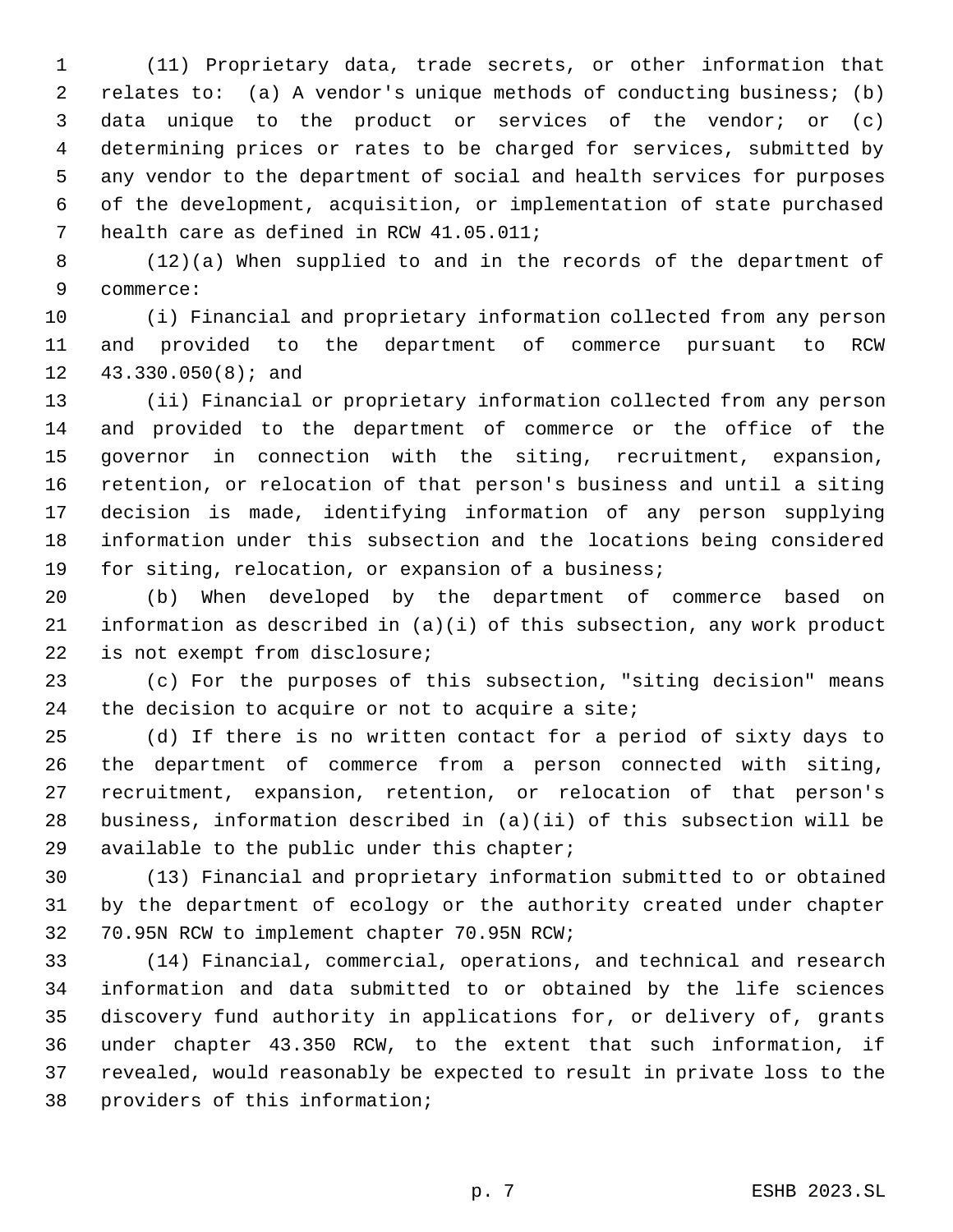(15) Financial and commercial information provided as evidence to the department of licensing as required by RCW 19.112.110 or 19.112.120, except information disclosed in aggregate form that does not permit the identification of information related to individual fuel licensees;

 (16) Any production records, mineral assessments, and trade secrets submitted by a permit holder, mine operator, or landowner to the department of natural resources under RCW 78.44.085;

 (17)(a) Farm plans developed by conservation districts, unless permission to release the farm plan is granted by the landowner or operator who requested the plan, or the farm plan is used for the 12 application or issuance of a permit;

 (b) Farm plans developed under chapter 90.48 RCW and not under the federal clean water act, 33 U.S.C. Sec. 1251 et seq., are subject to RCW 42.56.610 and 90.64.190;

 (18) Financial, commercial, operations, and technical and research information and data submitted to or obtained by a health sciences and services authority in applications for, or delivery of, grants under RCW 35.104.010 through 35.104.060, to the extent that such information, if revealed, would reasonably be expected to result in private loss to providers of this information;

 (19) Information gathered under chapter 19.85 RCW or RCW 34.05.328 that can be identified to a particular business;

 (20) Financial and commercial information submitted to or obtained by the University of Washington, other than information the university is required to disclose under RCW 28B.20.150, when the information relates to investments in private funds, to the extent that such information, if revealed, would reasonably be expected to result in loss to the University of Washington consolidated endowment fund or to result in private loss to the providers of this information;

 (21) Financial, commercial, operations, and technical and research information and data submitted to or obtained by innovate Washington in applications for, or delivery of, grants and loans under chapter 43.333 RCW, to the extent that such information, if revealed, would reasonably be expected to result in private loss to the providers of this information; ((and))

 (22) Market share data submitted by a manufacturer under RCW 38 70.95N.190(4) *j* and